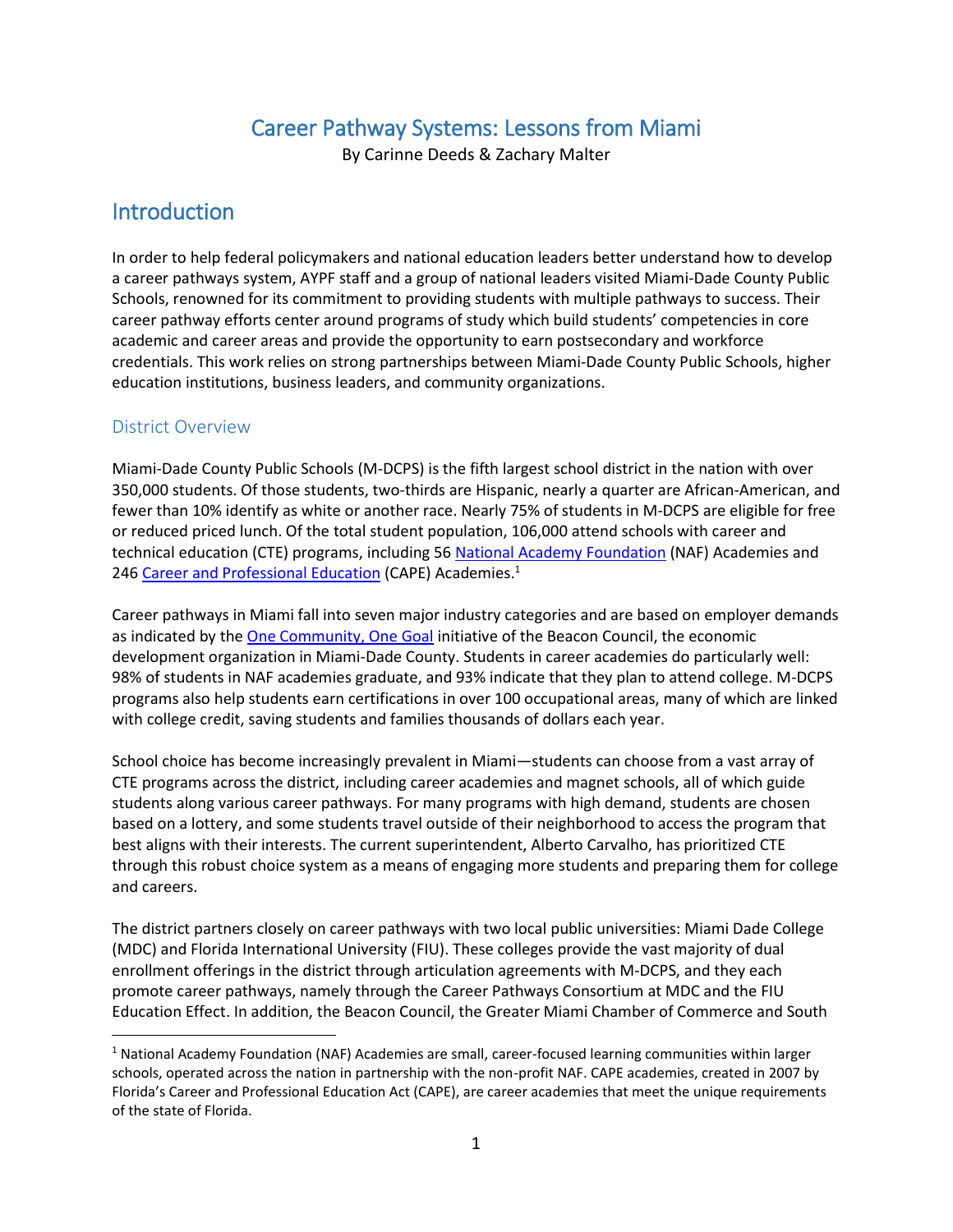Florida's Workforce Development Board, Career Source South Florida, provide additional career pathways support by facilitating student-employer connections. The district has also benefitted from a partnership with JP Morgan Chase, which launched a 5-year, \$250-million-dollar initiative to support career pathways in five cities, including Miami. Collectively, these efforts have paved the way for strong and vibrant career pathways, which were on display at three M-DCPS schools we visited.

#### School Overviews

A wide variety of schools utilize career pathways. The schools AYPF visited in Miami include Miami Lakes Educational Center and Technical College, a campus that serves both secondary and postsecondary students in mixed classes, Hialeah Gardens High School, a traditional high school serving students from grades 9-12, and George T. Baker Aviation Technical College that serves secondary and postsecondary students in separate classes. These schools employ teachers with traditional academic teaching credentials, as well as teachers coming from the industry about which they will teach. All three schools serve a high percentage of students of color and students eligible for free or reduced priced lunch. The diverse student population in the district is given a wide range of school and program options to choose from, which is critical to the success of Miami's system. As a result of having a wide variety of school and program options, students are likely to enter a pathway that they find interesting and see as meaningful to their future.



Engineering students at Miami Lakes Educational Center present a robot they created.

At *Miami Lakes Educational Center and Technical College (MLEC),* all students participate in one of five career academies: communication and entertainment, entrepreneurship, health science, information technology, and trade and industry. Within each of the academies, there are several different strands, each providing students with hands-on learning opportunities and projects directly related to their fields of interest. In the information technology academy, for example, students learn how to program robots to walk and talk, while students in the culinary track of the entrepreneurship academy prepare meals for students and staff on a regular basis. Additionally, MLEC's adult vocational programs are broken up into six career clusters and aim to help adults boost their employment prospects and earning potential by gaining relevant, in-demand vocational credentials.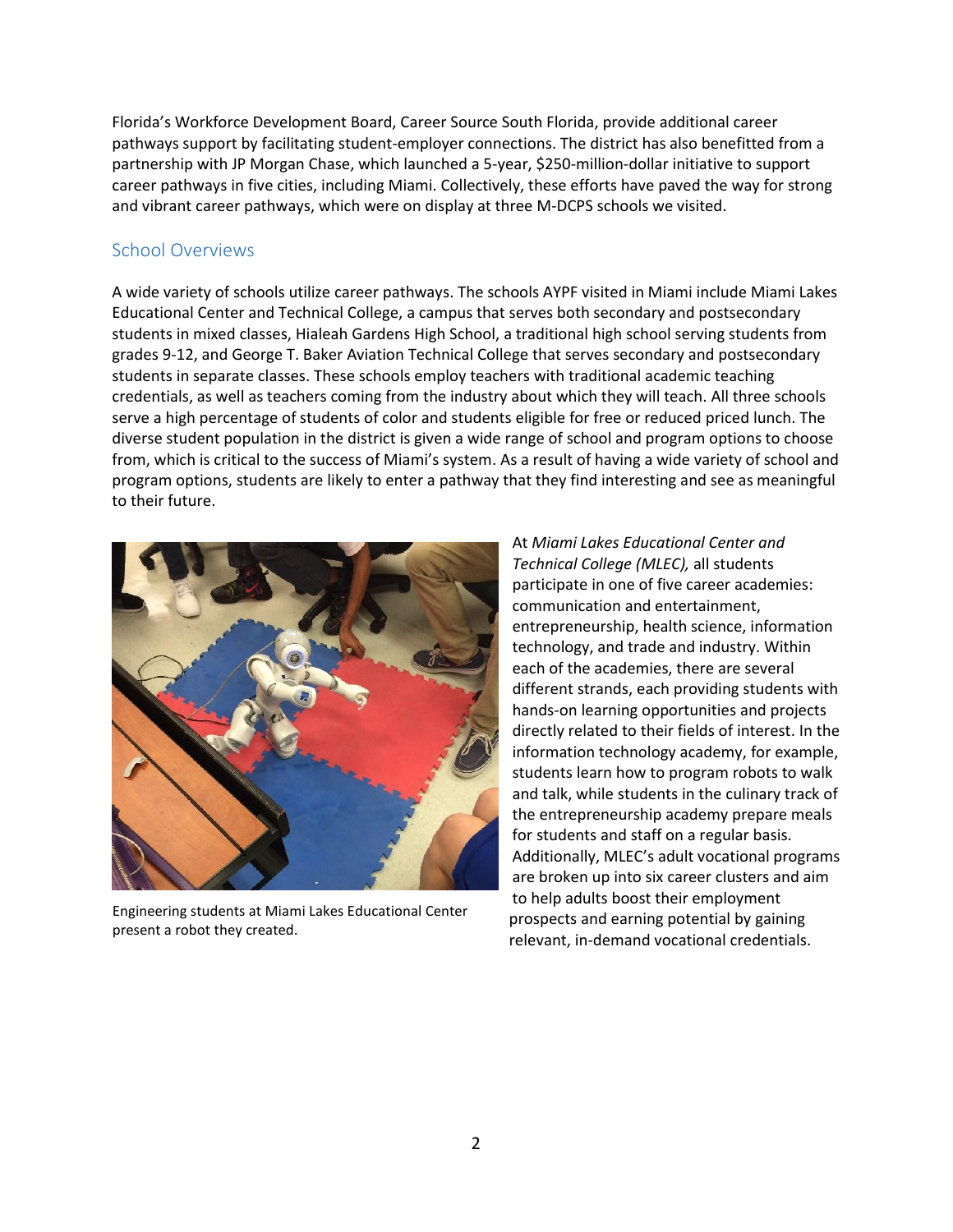*Hialeah Gardens High School* functions as a traditional high school within M-DCPS and offers career academies in law, technology, biomedical, education, engineering, hospitality and tourism, arts and entertainment, and finance. Students also take rigorous [Cambridge](http://hghsgladiators.com/index.php/academics/advanced-academics/cambridge-academy)  **[Academy](http://hghsgladiators.com/index.php/academics/advanced-academics/cambridge-academy)** and Advanced Placement courses, underscoring the emphasis on preparation for both college and career. Among the highlights of the school were the agricultural program, which is part of the Academy of Biomedical Sciences, where students learn aquaculture and raise small animals, and the onsite preschool where students in the education academy gain hands-on experience working with children.



AYPF Staff and national leaders visit the agriscience program at Hialeah Gardens HS.



Student at Baker Aviation Technical College explains the design of propellers.

*George T. Baker Aviation Technical College (Baker)* is a vocational program, serving both secondary and adult students, for people interested in pursuing careers in aerospace technology, electronics, avionics, and aircraft maintenance. All high school students at Baker attend zoned or "home" schools, where they take core academic courses, and then come to Baker for technical training courses. The school is in close proximity to Miami International Airport and has close ties to industry leaders who often train and hire Baker graduates. The school also owns its own 737 aircraft and several other aircraft on site to provide students with authentic hands-on learning experiences.

# Emerging Themes

AYPF's visit shed light on a few key features of career pathways in Miami that the group felt were particularly crucial to the success of career pathway systems.

#### Early career exploration

M-DCPS provides students with early career guidance on a wide range of career pathway options, each with a cohesive curriculum and a clear connection to a career field. In middle school, students receive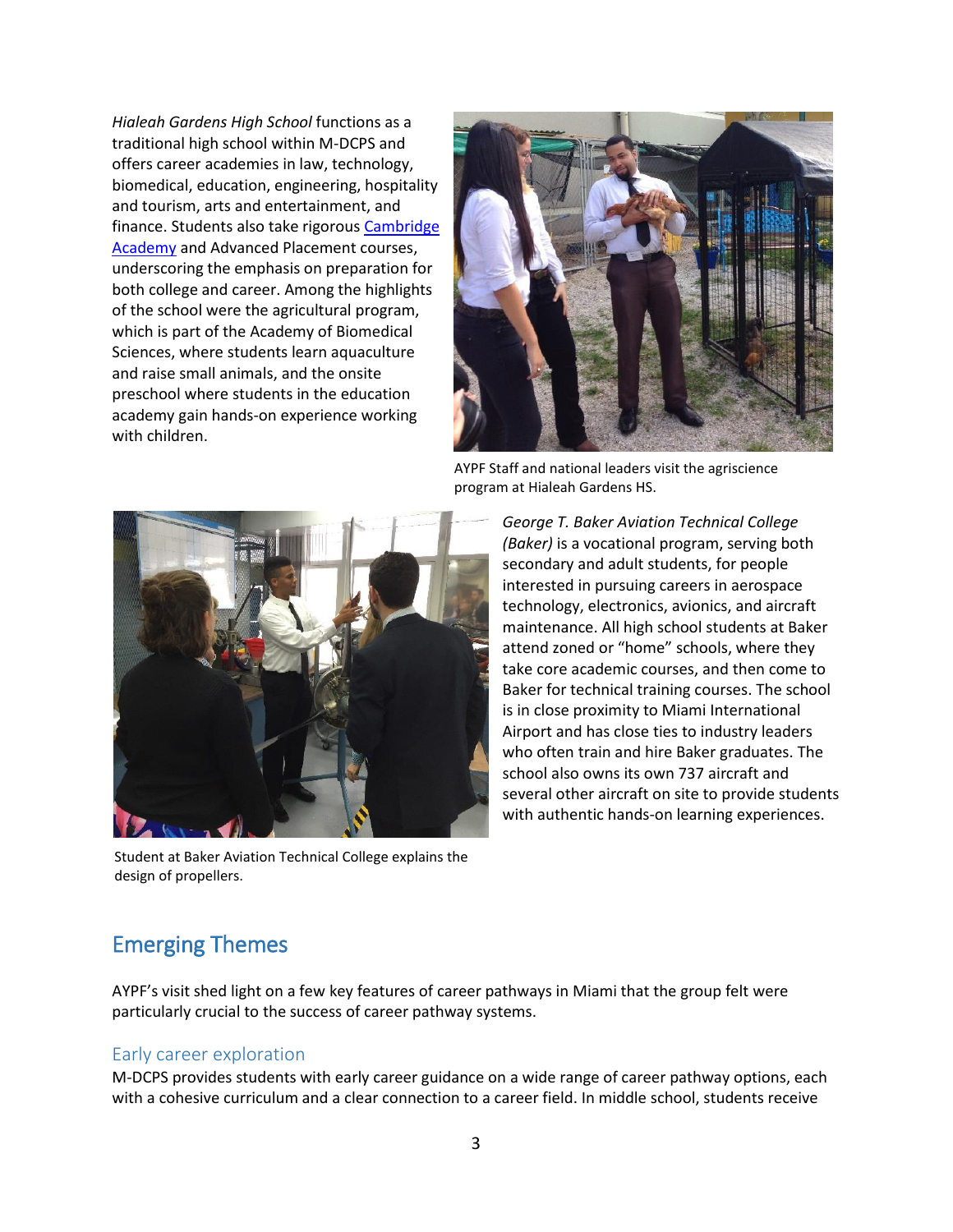career exploration opportunities and counseling courses to ensure they are aware of a variety of career options and the pathways to get to those careers. Starting in the 2016-2017 school year, with the help of funds from the Carl D. Perkins Career and Technical Education Act (Perkins) and strong partnerships between the district's middle and high schools, M-DCPS will institute virtual job shadowing at all middle schools to provide even more opportunities for students to explore their career interests before they reach high school. Once students have decided on a pathway and arrive on a high school campus, they are better prepared to be immersed in a program of study intentionally designed to build core academic competencies as well as competencies in the specific career track of their choice. <sup>2</sup>

#### Strong partnerships with postsecondary and workforce institutions

Partnerships are essential in ensuring that career pathway curricula, including opportunities to earn credentials, are relevant and meaningful for both students and community partners. Through partnerships with several local colleges and universities, M-DCPS schools allow students to earn college credit and industry certifications by taking dual enrollment courses or by participating in on-the-job training. In addition to partners in postsecondary education, these partnerships and the opportunities that come with them would not be possible without collaboration with employers and other workforce partners. For example, M-DCPS does not institute a new career pathway program unless it is aligned with local labor market demand, as indicated by The Beacon Council's One Community One Goal initiative. Many M-DCPS schools also work with advisory boards made up of business and community leaders to further inform programmatic decisions. Finally, M-DCPS has created a [matching system](https://miami.getmyinterns.org/) in which students can upload their resumes, once approved by classroom teachers, and be matched with work-based learning activities and compensated internships. These mutually beneficial partnerships ensure that the K-12 education system is sensitive to the needs and demands of the local labor market, ultimately better preparing the students who will be entering it.

### College and career emphasized in school curriculum and culture

Above all, these schools work to ensure that students are provided with the competencies and credentials needed to succeed in whatever future path is best for them: postsecondary education, employment, or both. These career pathway programs provide not only relevant academic coursework such as project-based learning and integrated curriculum, but also opportunities to work directly with employers. These hands-on work opportunities can be facilitated in the classroom with industrycertified professionals or in internship environments which are generally paid and culminate with some sort of industry credential. This openness to both college and career is central to the culture at each of these schools, with some teachers coming from traditional academic backgrounds and others coming directly from industry. The underlying philosophy in M-DCPS is that there should be no separation between academics and career and technical education. Both, together, help students develop relevant,  $21<sup>st</sup>$  century skills that are applicable in both academic and employment settings.

# Policy Considerations

 $\overline{a}$ 

As more states and municipalities contemplate the value of career pathways in their own communities, there are several issues to consider in order to develop a truly supportive policy framework.

<sup>&</sup>lt;sup>2</sup> Baker Aviation Technical College does not provide core academic classes, but partners with zoned high schools around the district, where students participate in traditional academic coursework.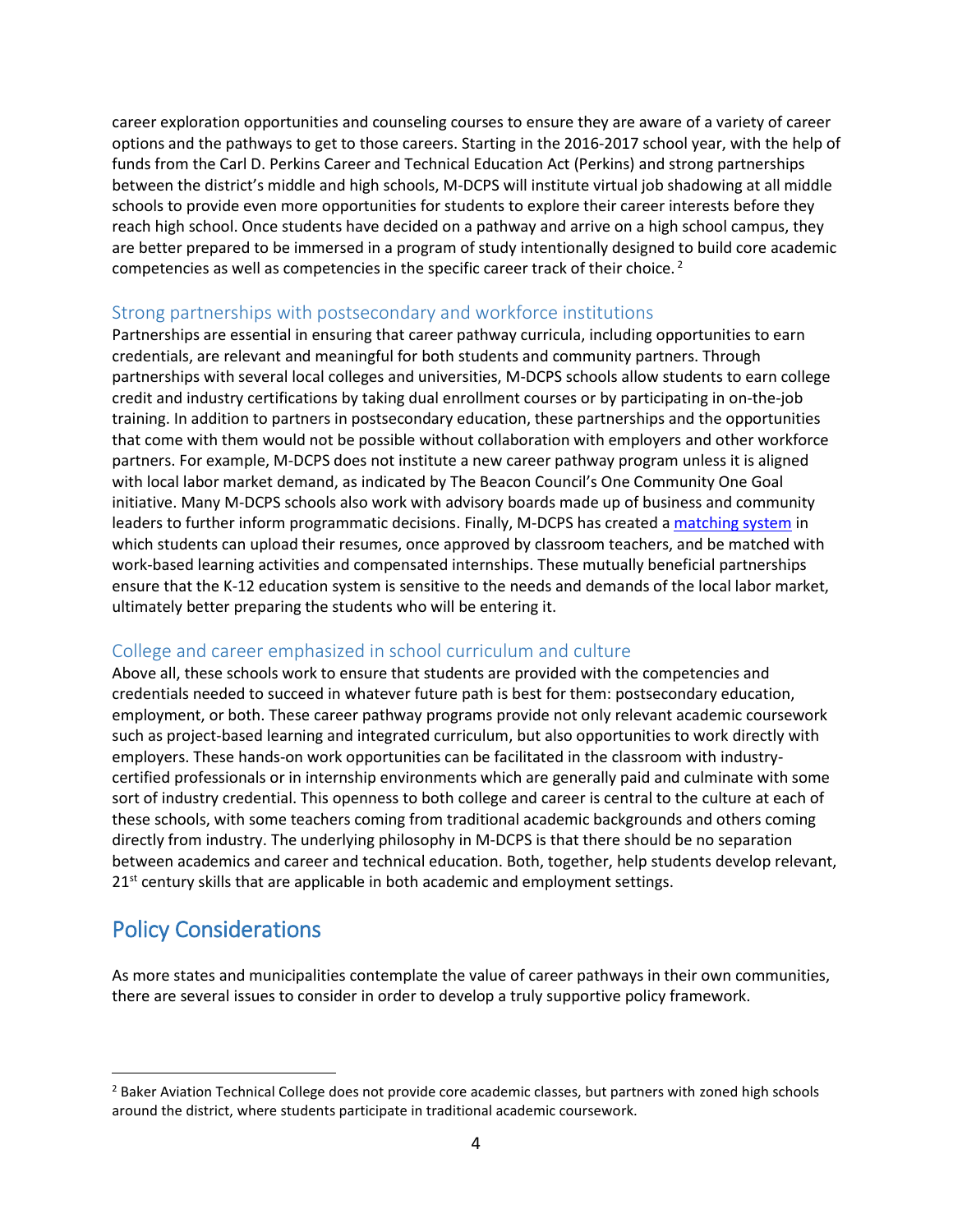### Facilitate partnerships

As demonstrated in the examples above, postsecondary, employer, and community partnerships are essential in developing effective career pathway systems that work for youth and the community. In Miami, these partnerships are sometimes initiated by educators and district administrators, and in others, employers have sought out these partnerships to ensure that more students graduate with specific skills or credentials that those employers require. Policies at various levels can support the creation and maintenance of strong partnerships. The Perkins Act strongly encourages and in some case[s requires](http://cte.ed.gov/initiatives/programs-of-study) the adoption of partnerships with postsecondary institutions and employers, as does the Workforce Innovation and Opportunity Act [\(WIOA\)](http://www.nationalskillscoalition.org/resources/publications/file/2015-10-National-Skills-Coalition-Recommendations-Carl-D-Perkins-Career-and-Technical-Education-Act-FINAL-1.pdf). These federal policies alone, however, do not apply to all career pathway programs, nor do they guarantee that partnerships will flourish in a meaningful way for all partners as they have in Miami. States can play an important role in enabling and strengthening these partnerships by providing guidance, technical assistance, training, and by sharing best practices with and between localities. Leadership at the local and district level is also crucial in building strong and sustainable partnerships. For example, the collaboration between middle and high schools in M-DCPS illustrates the commitment those schools and the district have made to create a jointly beneficial partnership in which all parties are invested in helping students make informed education and career decisions. Districts can also incorporate employer partners into advisory boards and committees to help inform decision-making, as M-DCPS has done. Additionally, school districts or intermediaries can promote or facilitate the sharing of data so that schools are aware of what postsecondary institutions and employers need and can identify opportunities for growth. Some communities have created and sustained strong partnerships without intermediaries, but others may benefit from having an intermediary to help broker and manage relationships within the community. With or without intermediaries, local and district policies can encourage and incentivize elements of productive partnerships such as those outlined above, and can clearly articulate a shared community goal to create the foundation for these partnerships to succeed.

#### Allow for flexibility to better serve students

Leaders in Miami-Dade County indicated that increasing flexibility in federal policy would allow them to be more successful in serving students. For example, Miami leaders desire the flexibility to use Perkins dollars to support students in 6<sup>th</sup> grade. Currently, Perkins dollars can only be used for students in  $7<sup>th</sup>$  grade and above. If Perkins dollars could be used for  $6<sup>th</sup>$  graders, these students could benefit from earlier career exploration that would set them up for long-term success in career pathways. Another suggestion from the Miami district staff was that federal policy should place a broad emphasis on promoting equity, while allowing for local flexibility, rather than requiring all CTE programs to hit specific numeric targets for participation. According to the district staff, federal policy should be flexible enough to allow school leaders to preserve equity while also tailoring programs to students' greatest needs and career interests.